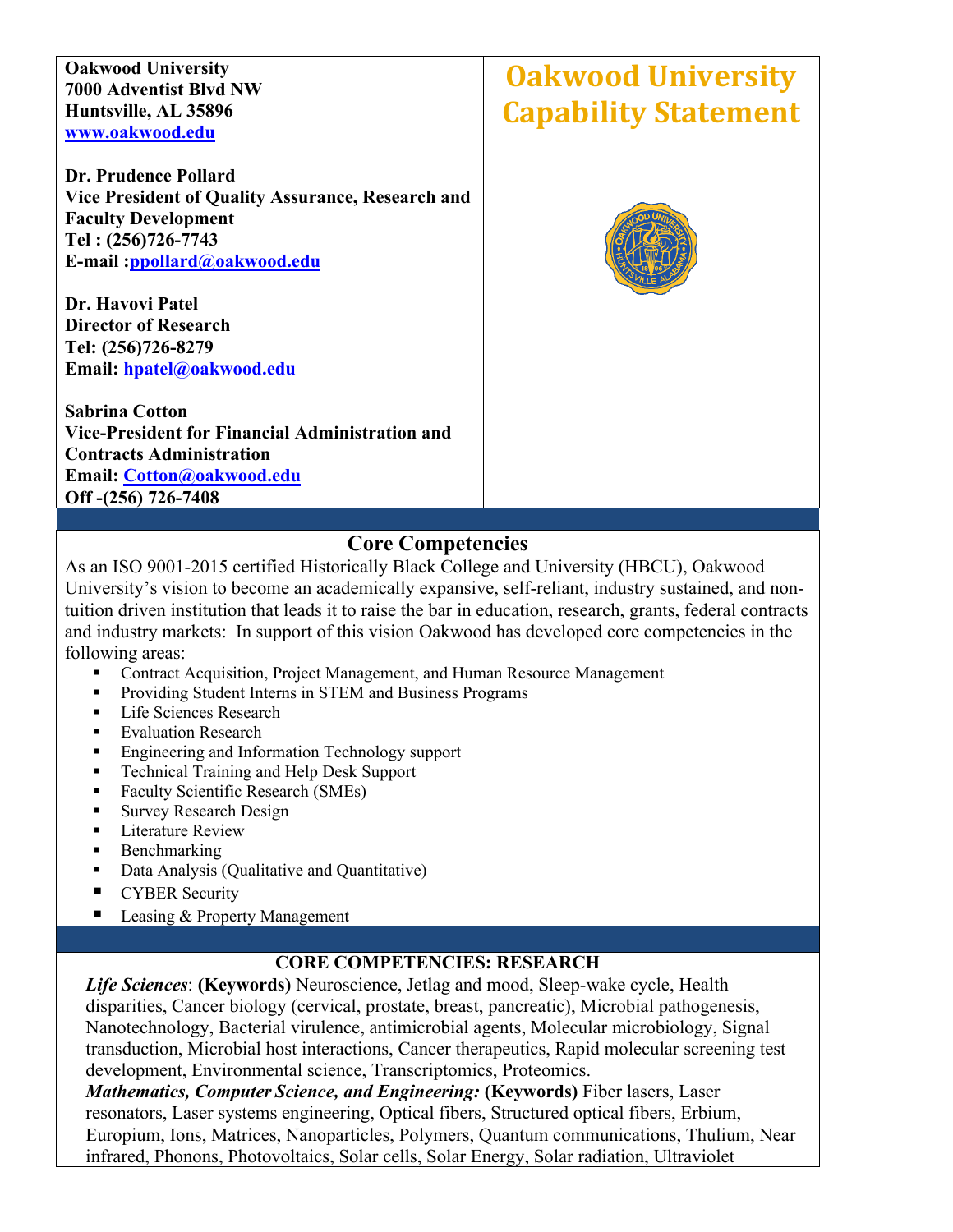radiation, Ytterbium, Absorption, Nanocomposites, Polymer thin films, Polymers, Pulsed laser deposition, Solar concentrators, Ultraviolet radiation, Amplifiers, Capillaries, Erbium, Fiber amplifiers, Optical amplifiers, Visible radiation, Wavelength division multiplexing, Polymethylmethacrylate, Solar cells, Modes of laser operation, Computing systems, Quantum computing.

 *Biochemical Engineering*: **(Keywords)** Environmental Chemistry, Sunscreen, Water purity, Personal Care Products, Nanotechnology, Plasma research, Plant electrophysiology, Bioelectrochemistry, Interfacial phenomena, Memristors, Memory and learning in plants, Nitrogen fixation, earthquakes detection and prediction.

#### **FACILITIES, EQUIPMENT, AND CAPABILITIES IN RESEARCH LABS:**

*Life Sciences Laboratories:* Available in seven Biology labs is the following equipment for research: DNA sequencers, DNA electrophoresis, Imager for DNA cells and membranes, qRT-PCR, 2D Gel electrophoresis apparatus, PCR machines (2 thermocyclers), microbial incubators, protein electrophoresis equipment and blot modules, microplate readers, electroporator, HPLC, GC-MS, UV-Vis Spectrometers, FT-MNR machine, Cryo system, imager for DNA gels and membranes, Countess automated cell counter, tissue homogenizer, iBright imaging system, Anatomage virtual dissection table.

*Life Sciences Capabilities*: Genetic quantification and preparation of genetic material, molecular genetics, harvesting nucleic acids, quantifying and analyzing nucleic acids, microbe and nanoparticle research, as well as labs dealing with zebra fish, sea urchins, planaria, and chick development and mouse facility dealing with different transgenic mice.

*Mathematics, Computer Science*, and *Engineering Laboratories:* Available in two Nanotechnology Labs is the following equipment for research: 500-mm-Pro imaging spectrometer, holographic gratings, photomultiplier tube, and PI-Max Digital Intensified CCD Camera system and an Infrared detector, 980 nm and 1550 nm diode lasers equipped with pulsing, 1064 nm pulsed laser, Argon ion, ring dye and 375 nm lasers, light Scattering particle size analyzer, Atomic Force Microscope, X-ray diffractometer, Oscilloscope, Pulse generator and Optical Spectrum Analyzer, UV UV-Visible, Raman, FT-IR, Thin Film, fiber optic CMOS detector and integrating sphere spectrometers, Ball Mill, Fiber splicer, Spin Coater, Solar Simulator &Tunable Light Source Systems, High vacuum DC and RF sputtering system.

*Mathematics, Computer Science*, and *Engineering Capabilities:* Induced laser spectroscopy measurements, exciting earth doped materials with laser, measuring size of small particles, AFM generated images through scanning, bench-top X-ray diffractometer, milling small particles, fiber slicing, deposition measurements of thin films and coatings, sunlight simulators and measurements, spectroscopy scanning operations, measuring electrical signals with sensors.

*Biochemical Engineering Laboratories:* Available in two Chemistry labs is the following equipment for research: Cold atmospheric pressure radio-frequency He-jet plasma; Atomic spectrometer, KSV surface potential measuring system, UV-Vis spectrophotometers for fast analysis, 4 channel Oscilloscope Langmuir-Blodgett System.

*Biochemical Engineering Capabilities:* Studies done with Perkin Elmer 1600 Fourier Transform Infrared Spectrophotometer, computers for data acquisition and analysis, Fisher Scientific AG 104, Analytical balances, PXI-NI data acquisition system with a function generator, digital multimeters; Interfacial tensiometers, Faraday cages; Ion-selective electrodes and pH-meters, Solatron potentiostats.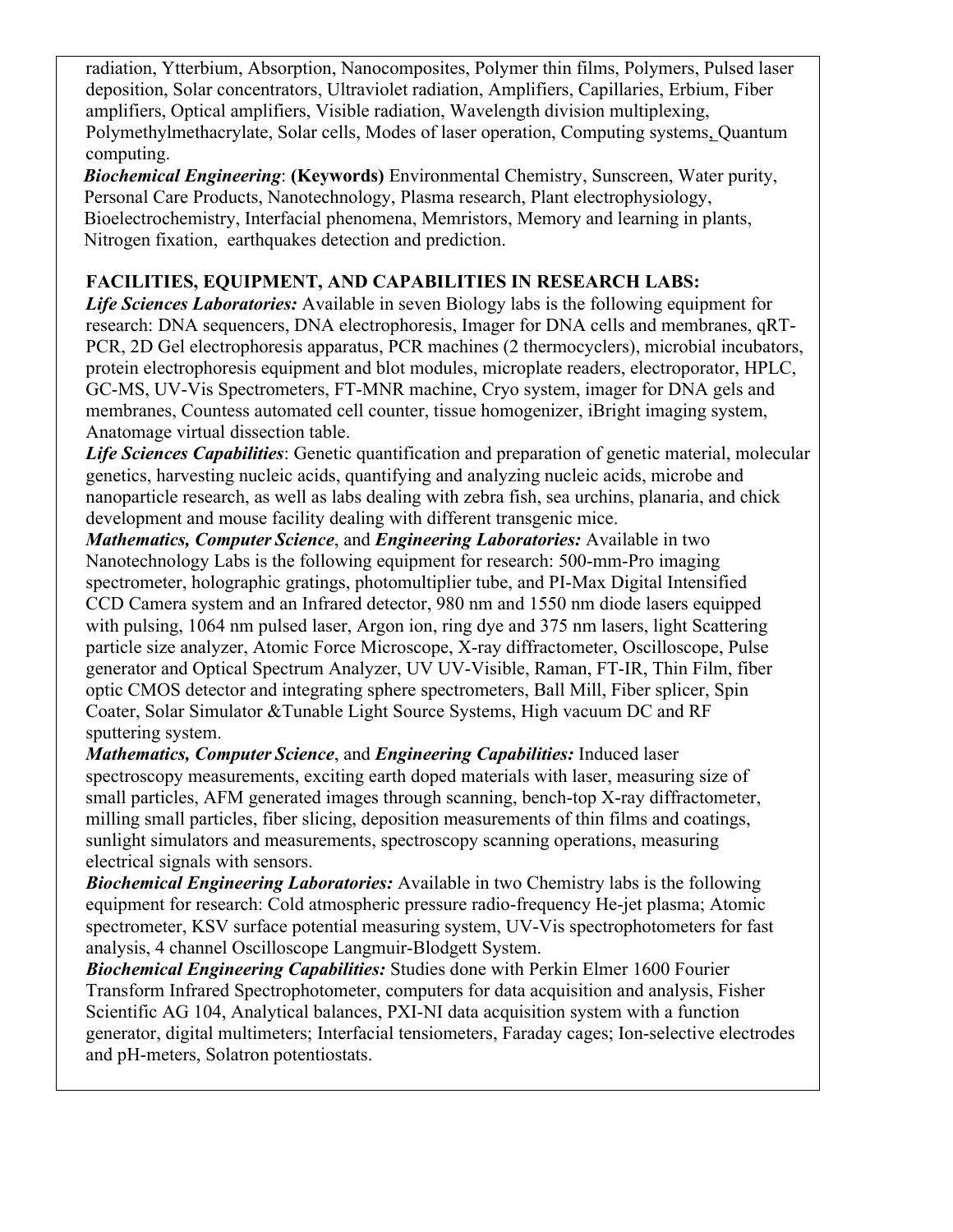# **Recent Awards**

- Oakwood University recognized in 2020 by the United States Department of Treasury for stellar leadership that contributed to the Treasury and GSA being able to open new frontiers for HBCUs, from GSA schedules to their groundbreaking discussions on the University, and Affiliated Research Center (UARC)
- Oakwood University was recently awarded a 2- year State of Alabama contract to host (provide housing, food, instructional space, and transportation) the newly formed **Alabama School of Cyber Technology and Engineering (ASCTE)** in August 2020. The first class will consist of approximately 100 high school students
- **Supporting major organizations** such as Raytheon, BOEING and agencies such as the Missile Defense Agency and Army Mentor-Protégé Agreements, Oakwood University won the 2016, 2017, 2018 and 2019 Nunn-Perry Awards

## **Recent Research Awards**

- **NSF/HBCU-UP** Program for improving retention and the quality of STEM Education and Research at Oakwood University
- **NSF:** Connecting Plasma universe to Plasma technology
- **NSF**: Alabama ADVANCE partnership for achieving Gender equity in STEM
- **Alabama LSAMP**: Sustainability of Best Practices for STEM Education and Research
- **Lilly Endowment, Inc**.- to help the university's school of theology establish "Diversity, Health, and Social Justice in Community-Based Ministry: Oakwood University's Strategy for Cultivating 21st Century Pastoral Leaders."
- **DOE MSEIP-**to increase the number of female students enrolling in STEM programs in Computer Science and Engineering and enhance career placement of ethnic minorities in these fields.
- **NASA Grant STTR** for UV Protective Coating for Photovoltaic Solar Cells in Space
- The **Department of Defense** projects that include:
	- o Nanocolloid Laser with Parity-time Symmetry,
	- o New Nanomaterials for High Power fiber Lasers as well as
	- o Instrumentation support for Nanophotonic Lasers and for Nan colloid Lasers with Parity –time Symmetry.

| <b>Past Performance</b>                            | <b>Differentiators (bullets)</b>        |
|----------------------------------------------------|-----------------------------------------|
| Over fifteen (15) years of past performance in the | ISO 9001-2015 Certified                 |
| <b>Federal and Grant industry:</b>                 | Responsive systems enable               |
| GSA-Leasing, U.S. Census Bureau                    | Oakwood to deliver on time and          |
| SAIC/NASA                                          | on budget                               |
| <b>TEC-MASTERS</b>                                 | Qualified Faculty Experts and           |
| NORTHROP GRUMMAN                                   | Researchers                             |
| <b>RAYTHEON</b>                                    | Developed and implemented a             |
| S <sub>3</sub><br>٠                                | <b>Quality Enhancement Plan &amp;</b>   |
| <b>BOEING/NASA</b>                                 | <b>Certification</b> based on "Critical |
| DynCorp                                            | Thinking Developed Through              |
|                                                    | Writing"                                |
|                                                    | Provide Interns with experience in      |
|                                                    | business, finance, marketing, IT,       |
|                                                    | engineering, computer science and       |
|                                                    | research                                |
|                                                    |                                         |